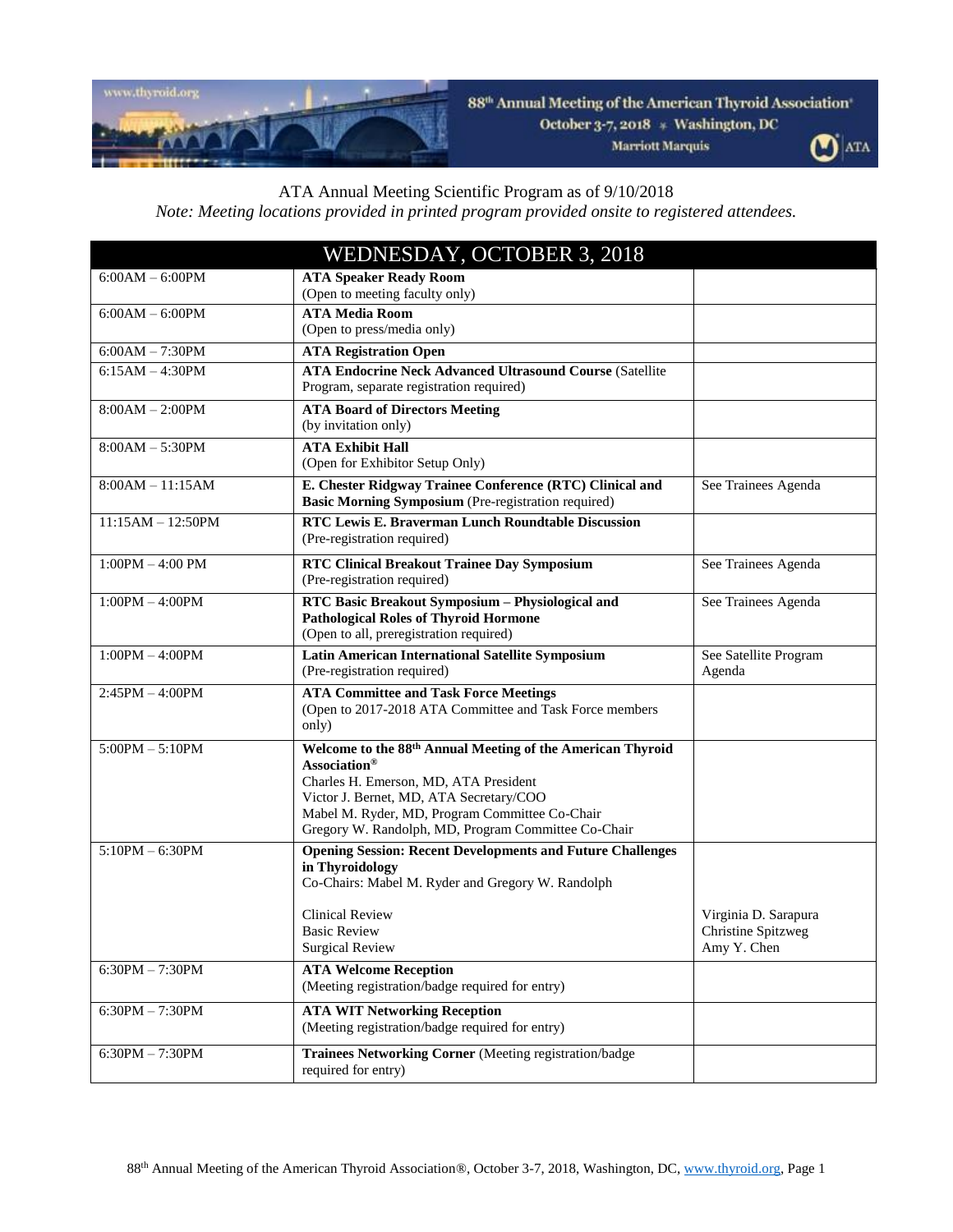| THURSDAY, OCTOBER 4, 2018 |                                                                                                                                                                                                                                                                                                 |                                                            |  |
|---------------------------|-------------------------------------------------------------------------------------------------------------------------------------------------------------------------------------------------------------------------------------------------------------------------------------------------|------------------------------------------------------------|--|
| $6:00AM - 5:15PM$         | <b>ATA Registration Open</b>                                                                                                                                                                                                                                                                    |                                                            |  |
| $6:00AM - 6:00PM$         | <b>ATA Media Room</b><br>(Open to press/media only)                                                                                                                                                                                                                                             |                                                            |  |
| $7:00AM - 5:00PM$         | <b>ATA Speaker Ready Room</b><br>(Open to meeting faculty only)                                                                                                                                                                                                                                 |                                                            |  |
| $7:00AM - 8:00AM$         | <b>ATA Women in Thyroidology Program and Business Meeting:</b><br>Transitions - Making Critical Work and Life Decisions (Pre-<br>registration required)<br>Moderator: Whitney S. Goldner                                                                                                        | Aime T. Franco<br>Spyridoula Maraka<br>Elizabeth N. Pearce |  |
| $8:00AM - 8:05AM$         | Welcome to the 88 <sup>th</sup> Annual Meeting of the American Thyroid<br>Association <sup>®</sup><br>Charles H. Emerson, MD, ATA President<br>Victor J. Bernet, MD, ATA Secretary/COO<br>Mabel M. Ryder, MD, Program Committee Co-Chair<br>Gregory W. Randolph, MD, Program Committee Co-Chair |                                                            |  |
| $8:05AM - 8:50AM$         | <b>ATA Van Meter Award Lecture</b><br>(Announced onsite at time of lecture)                                                                                                                                                                                                                     |                                                            |  |
| $8:50AM - 9:50AM$         | Highlighted Oral Abstracts Session (Oral Abstracts 1-4)<br>Co-Chairs: Mabel M. Ryder and Gregory W. Randolph                                                                                                                                                                                    |                                                            |  |
|                           | Oral Abstract 1: Artificial Intelligence-Assisted Ultrasound<br>Diagnosis for Thyroid Nodules<br>Oral Abstract 2: 48-Week Follow-Up of a Multicenter,<br>Randomized, Double-Masked, Placebo-Controlled Treatment                                                                                | Yu-kun Luo<br>George J. Kahaly                             |  |
|                           | Trial of Teprotumumab in Thyroid-Associated Ophthalmopathy<br>Oral Abstract 3: A Novel Zebrafish Model for Patients with<br>Mutations of the THRA Gene                                                                                                                                          | Chorong Han                                                |  |
|                           | Oral Abstract 4: Non-Genomic Effects of Thyroid Hormones on<br>Mesenchymal Stem Cells in Tumour Angiogenesis                                                                                                                                                                                    | Kathrin Alexandra Schmohl                                  |  |
| $8:50AM - 11:45AM$        | Ridgway Trainee Conference: Surgical Considerations in<br>Management of Thyroid Surgery (Open to trainees only)                                                                                                                                                                                 | See Trainees Agenda                                        |  |
| $9:30AM - 4:30PM$         | <b>Exhibit and Poster Hall Open</b><br>(Open at 8:00AM to poster presenters and exhibitors only)                                                                                                                                                                                                |                                                            |  |
| $9:50AM - 10:45AM$        | <b>Poster Review Session and Break in the Exhibit Hall</b>                                                                                                                                                                                                                                      |                                                            |  |
| $10:45AM - 12:00PM$       | <b>Basic Symposium: Genetic Landscapes in Advanced Thyroid</b><br><b>Cancers</b><br>Chair: Laura Boucai                                                                                                                                                                                         |                                                            |  |
|                           | The Genetic Duet of BRAF/RAS and TERT Promoter<br>Mutations in Driving the Aggressiveness of Thyroid Cancer<br>Genetic Variants in Thyroid Carcinoma Distant Metastasis<br>Genomic and Transcriptomic Signature of Poorly Differentiated<br>and Anaplastic Thyroid Carcinoma                    | Mingzhao Xing<br>Matthew D. Ringel<br>James A. Fagin       |  |
| $10:45AM - 12:00PM$       | <b>Clinical Symposium: Iodine and Health</b><br>Chair: Elizabeth N. Pearce                                                                                                                                                                                                                      |                                                            |  |
|                           | Iodine Nutrition: Current Status Globally<br>Consequences of Iodine Deficiency and Excess in Pregnant Women<br>A Diet for the Thyroid: Iodine and Beyond                                                                                                                                        | Jonathan Gorstein<br>Sarah C. Bath<br>Angela M. Leung      |  |
| $12:00PM - 1:00PM$        | Poster Review Session and Break in the Exhibit Hall/ Lunch on<br>Your Own                                                                                                                                                                                                                       |                                                            |  |
| $12:00PM - 1:00PM$        | Ridgway Trainee Conference: Basic and Clinical Trainees<br>Lunch Session - Grant Writing (Open to all trainees; Lunch ticket<br>required for meal)                                                                                                                                              | Aime T. Franco<br>Ari J. Wassner                           |  |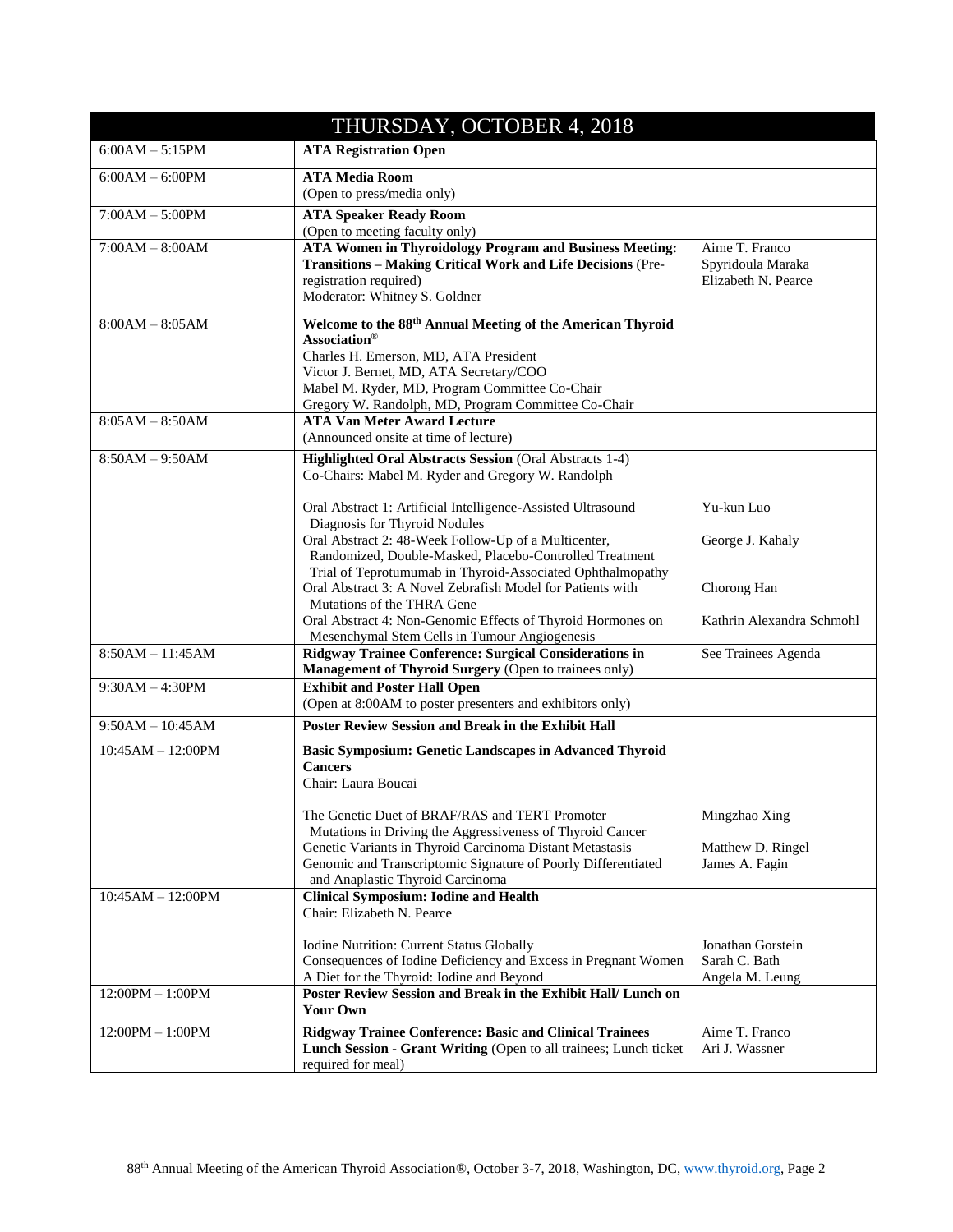| $12:00PM - 1:00PM$ | Real-World Updates with Afirma GSC + Xpression Atlas: ATA<br>Expo Theater Presented by Veracyte, Inc. (Lunch provided;<br>Limited seating; first-come, first served)                                                                                             | Giulia Kennedy<br>Richard T. Kloos                                                   |
|--------------------|------------------------------------------------------------------------------------------------------------------------------------------------------------------------------------------------------------------------------------------------------------------|--------------------------------------------------------------------------------------|
| $1:00PM - 1:45PM$  | Paul Starr Award Lecture: Unmasking the Problems with Anti-<br><b>Thyroid Medication Safety</b><br>Introduction by David S. Cooper                                                                                                                               | Scott A. Rivkees                                                                     |
| $1:45PM - 3:05PM$  | Ridgway Trainee Conference: Introductory Trainees Thyroid<br><b>Ultrasound Course</b> (Open to clinical trainees only)                                                                                                                                           | See Trainees Agenda                                                                  |
| $1:50PM - 3:05PM$  | <b>Basic Oral Abstracts: Thyroid Development, Iodine Uptake</b><br>and Metabolism (Oral Abstracts 5-9)<br>Co-Chairs: Michael T. McDermott and Robin P. Peeters                                                                                                   |                                                                                      |
|                    | Oral Abstract 5: Microarray Profiling and Functional Analysis of<br>Differentially Expressed Exosomal Circular RNAs in Graves'<br>Disease                                                                                                                        | Jin Zhou                                                                             |
|                    | Oral Abstract 6: Molecular Pathways Regulating Adult Intestinal<br>Stem Cell Development as Revealed by the Analysis of Thyroid<br>Hormone Receptor a Deficient Xenopus Tropicalis Tadpoles                                                                      | Yuta Tanizaki                                                                        |
|                    | Oral Abstract 7: A Novel Iodide Transport Defect-Causing Na+/I-<br>Symporter (NIS) Carboxy-Terminus Mutant Uncovers a Critical<br>Tryptophan-Acid Motif Requiered for Plasma Membrane<br>Transport                                                               | Juan Nicola                                                                          |
|                    | Oral Abstract 8: The Function of the Endogenous Protein Arginine<br>Methyltransferase 1 (PRMT1) Gene during Post-Embryonic<br>Development in Xenopus Tropicalis                                                                                                  | Yuki Shibata                                                                         |
|                    | Oral Abstract 9: Integrative Genomic and Transcriptomic Analysis<br>of 27 Anaplastic Thyroid Cancers and 86 Advanced Thyroid<br><b>Cancers Using Massively Parallel Sequencing</b>                                                                               | Seong-Keun Yoo                                                                       |
| $1:50PM - 3:05PM$  | <b>Clinical Oral Abstracts: Disorders of Thyroid Function and</b><br>Thyroid Cancer (Oral Abstracts 10-14)<br>Co-Chairs: Jacqueline Jonklaas and Paul M. Yen                                                                                                     |                                                                                      |
|                    | Oral Abstract 10: Activity of Larotrectinib in Patients with<br><b>Advanced TRK Fusion Thyroid Cancer</b>                                                                                                                                                        | Marcia S. Brose                                                                      |
|                    | Oral Abstract 11: Preconception Thyroid Stimulating Hormone<br>Level and Risk of Preterm Birth in Over 4.3 Million Rural<br>Chinese Women Aged 20-49 Years: A Population-Based Cohort<br>Study                                                                   | Ying Yang                                                                            |
|                    | Oral Abstract 12: Programmed Cell Death Protein Ligand-1<br>Inhibitor-Associated Thyroiditis: A Retrospective Comprehensive<br>Review at Mayo Clinic                                                                                                             | Anupam Kotwal                                                                        |
|                    | Oral Abstract 13: Prediction of Fetal and Neonatal Dysthyroidism<br>Oral Abstract 14: Structural Brain Changes in Graves'<br>Hyperthyroidism May Be of Autoimmune Origin                                                                                         | Maia Banige<br>Mats Holmberg                                                         |
| $3:05PM - 4:00PM$  | <b>Poster Review Session and Break in the Exhibit Hall</b>                                                                                                                                                                                                       |                                                                                      |
| $3:05PM - 4:00PM$  | <b>Comprehensive Genomic Profiling of Thyroid Nodules by</b><br>ThyroSeq <sup>®</sup> – Empowering Individualized Patient Management:<br>ATA Expo Theater Presented by UPMC & CBLPath, a Sonic<br>Healthcare Company (Limited seating; first-come, first served) | David L. Steward<br>Bryan R. Haugen<br>Yuri E. Nikiforov<br>Bryan McIver             |
| $3:05PM - 4:35PM$  | Ridgway Trainee Conference: Case Discussions - Thyroid<br><b>Function</b> (Open to all trainees)                                                                                                                                                                 | See Trainees Agenda                                                                  |
| $4:00PM - 4:15PM$  | <b>ATA Presentation of Awards</b><br>Presented by Charles H. Emerson, ATA President                                                                                                                                                                              |                                                                                      |
|                    | 2018 Distinguished Service Award<br>2018 John B. Stanbury Thyroid Pathophysiology Medal                                                                                                                                                                          | David H. Sarne<br>Marvin C. Gershengorn                                              |
| $4:15PM - 4:55PM$  | <b>Clark T. Sawin Historical Vignette: The Treatment of</b><br><b>Hypothyroidism-from Animal Extracts to Current</b><br><b>Controversies</b><br>Moderator: Peter A. Kopp                                                                                         | John C. Morris<br>Valerie Anne Galton<br>Jacqueline Jonklaas<br>Stephen H. LaFranchi |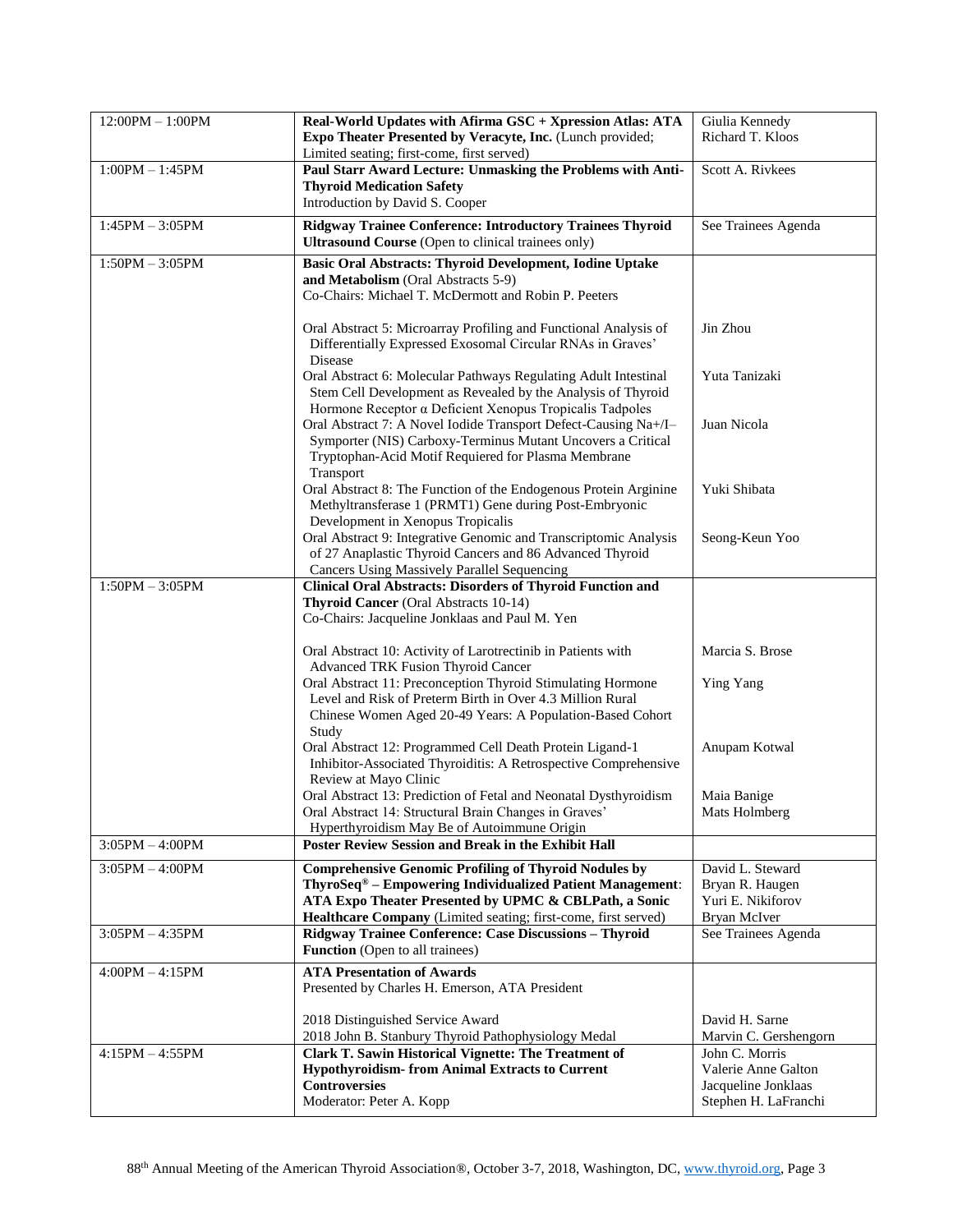| $5:00PM - 5:55PM$  | <b>Discussion-Debates/ Meet the Professor Workshops</b><br>(6 total; First-come, first-served) |                        |
|--------------------|------------------------------------------------------------------------------------------------|------------------------|
|                    |                                                                                                |                        |
|                    | DD/MTP 1: Locally Advanced Thyroid Cancer in the Era of                                        | Joseph Scharpf         |
|                    | TKIs: A Conversation with a Surgeon, Oncologist, Radiation                                     | Marcia S. Brose        |
|                    | <b>Oncologist and Endocrinologist</b>                                                          | Robert Jess Amdur      |
|                    | Moderator: Wendy Sacks                                                                         |                        |
|                    | DD/MTP 2: Genetic Syndromes and Thyroid: Recognition and                                       | Jonathan D. Wasserman  |
|                    | <b>Management</b>                                                                              | Joanne Ngeow           |
|                    | DD/MTP 3: Graves' Eye Disease-Collaborative Endocrine and                                      | George J. Kahaly       |
|                    | <b>Ophthalmology Management Standard and Novel Approaches</b>                                  | Suzanne K. Freitag     |
|                    | Moderator: Giuseppe Barbesino                                                                  |                        |
|                    | <b>DD/MTP 4: Endocrine and Nuclear Medicine - Controversies,</b>                               | Laszlo Hegedus         |
|                    | <b>Consensus and Collaboration in the Use of Radioactive Iodine</b>                            | Markus Luster          |
|                    | <b>Therapy in Differentiated Thyroid Cancer</b>                                                | R. Michael Tuttle      |
|                    | <b>DD/MTP 5: Precision Medicine in Thyroid Cancer</b>                                          | Marie-Claude Catherine |
|                    | Moderator: Carmelo Nucera                                                                      | Hofmann                |
|                    |                                                                                                | Maria E. Cabanillas    |
|                    | DD/MTP 6: Immunologic-Based Approaches for Advanced                                            | Jena D. French         |
|                    | <b>Thyroid Cancers</b>                                                                         | Sareh Parangi          |
|                    | Moderator: Keith C. Bible                                                                      |                        |
| $6:00PM - 7:00PM$  | <b>ATA Business Meeting</b>                                                                    |                        |
|                    | (for Active and Senior ATA members only)                                                       |                        |
|                    | The annual business meeting features election results, committee                               |                        |
|                    | reports, discussion and voting on important member issues.                                     |                        |
| $9:00PM - 11:00PM$ | <b>ATA Karaoke Social</b>                                                                      |                        |
|                    | (Open to all attendees - No talent required. Release your inner                                |                        |
|                    | singer during this evening filled with fun and networking)                                     |                        |
|                    |                                                                                                |                        |
|                    | FRIDAY, OCTOBER 5, 2018                                                                        |                        |
| $6:00AM - 7:45AM$  | ATA Early Riser Symposium: Transoral Thyroid Surgery -                                         |                        |
|                    | Fad or Here to Stay? (First-come; first served; light breakfast                                |                        |
|                    | offered beginning at 6:00AM; session begins at 6:30AM)                                         |                        |
|                    | Moderator: Ralph P. Tufano                                                                     |                        |
|                    |                                                                                                |                        |
|                    | Anatomy and Considerations for Starting Transoral Thyroid                                      | Jonathan O. Russell    |
|                    | Transoral Endoscopic Vestibular Approach Thyroidectomy                                         | Angkoon Anuwong        |
|                    | (TOETVA)                                                                                       |                        |
|                    | Transoral Robotic Vestibular Approach Thyroidectomy (TORTVA)                                   | Hoon Yub Kim           |
|                    | Nerve Monitoring for Transoral Thyroid Surgery: Why, How and                                   | Leonardo G. Rangel     |
|                    | What to Expect                                                                                 |                        |
| $6:00AM - 5:15PM$  | <b>ATA Registration Open</b>                                                                   |                        |
| $6:00AM - 6:00PM$  | <b>ATA Media Room</b>                                                                          |                        |
|                    | (Open to press/media only)                                                                     |                        |
| $7:00AM - 5:00PM$  | <b>ATA Speaker Ready Room</b>                                                                  |                        |
|                    | (Open to meeting faculty only)                                                                 |                        |
| $8:00AM - 8:05AM$  | <b>Morning Announcements</b>                                                                   | Mabel M. Ryder         |
|                    |                                                                                                | Gregory W. Randolph    |
| $8:05AM - 8:50AM$  | <b>Plenary Lecture: Anti-Tumor Immunity/Immune Based</b>                                       | <b>Timothy Chan</b>    |
|                    | <b>Therapies for Advanced Cancer</b>                                                           |                        |
|                    | Introduction by Mabel M. Ryder                                                                 |                        |
| $8:50AM - 9:50AM$  | <b>Basic Oral Abstracts: Thyroid Cancer (Oral Abstracts 15-18)</b>                             |                        |
|                    | Co-Chairs: Carmelo Nucera and Mona M. Sabra                                                    |                        |
|                    |                                                                                                |                        |
|                    | Oral Abstract 15: Heat-Inducible Mesenchymal Stem Cell-                                        | Mariella Tutter        |
|                    | Mediated Sodium Iodide Symporter (NIS) Gene Transfer                                           |                        |
|                    | Oral Abstract 16: STRN-ALK Fusion in Combination with TP53                                     | Alyaksandr Nikitski    |
|                    | Loss Drives the Development of MurineThyroid Tumors with                                       |                        |
|                    | Various Levels of Dedifferentiation                                                            |                        |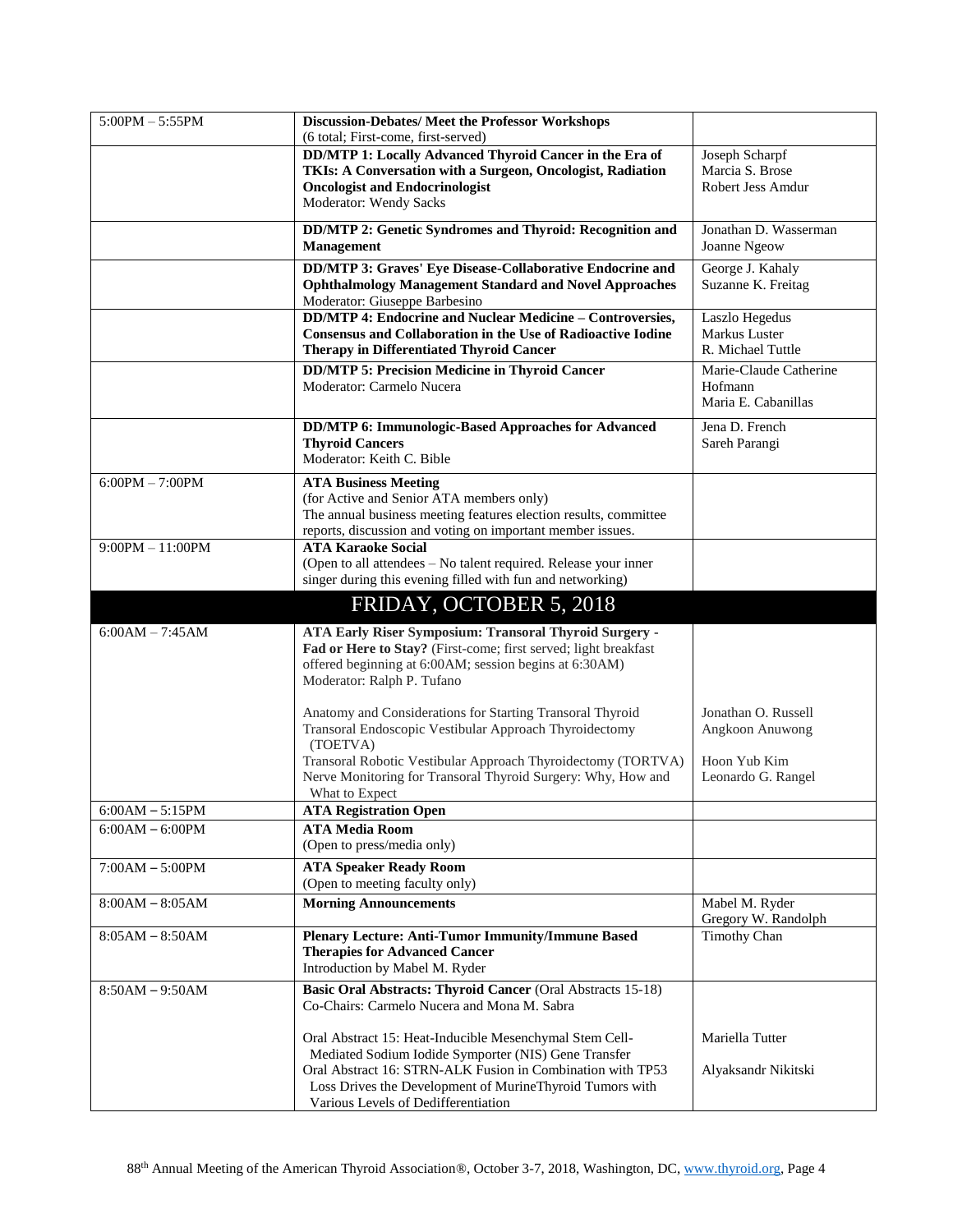|                     | Oral Abstract 17: Combined Treatment of Metformin and JQ1                        | Sunmi Park                                |
|---------------------|----------------------------------------------------------------------------------|-------------------------------------------|
|                     | Synergistically Decreases Tumor Growth and Suppresses                            |                                           |
|                     | Invasion in Obesity-Activated Thyroid Cancer in a Mouse                          |                                           |
|                     | Model                                                                            | <b>Brittany Anne Avin</b>                 |
|                     | Oral Abstract 18: Analysis of Transcription Factor Binding at the                |                                           |
|                     | Telomerase Reverse Transcriptase (TERT) Promoter in Thyroid                      |                                           |
|                     | Cancer                                                                           |                                           |
| $8:50AM - 9:50AM$   | Clinical Oral Abstracts: Thyroid Cancer (Oral Abstracts 19-22)                   |                                           |
|                     | Co-Chairs: Sanziana A. Roman and Maisie L. Shindo                                |                                           |
|                     |                                                                                  |                                           |
|                     | Oral Abstract 19: A National Epidemic of Inadequate                              | Gary L. Clayman                           |
|                     | Preoperative Neck Ultrasound in the Evaluation of Suspicious                     |                                           |
|                     | or Malignant Thyroid Nodules and Cervical Lymph Nodes                            |                                           |
|                     | Oral Abstract 20: The 'Rise and Fall' of Postoperative                           | Ian D. Hay                                |
|                     | Radioiodine Remnant Ablation (PRRA) in 2,740 MACIS<6                             |                                           |
|                     | Low-Risk Adult Papillary Thyroid Carcinoma (LRAPTC)                              |                                           |
|                     | Patients Definitely Treated at One Institution during Five                       |                                           |
|                     | Decades                                                                          | David Taieb                               |
|                     | Oral Abstract 21: Recombinant Human Thyrotropin vs. Thyroid                      |                                           |
|                     | Hormone Withdrawal in Radioactive Iodine Therapy of Thyroid                      |                                           |
|                     | Cancer Patients with Nodal Metastatic Disease: Influence of                      |                                           |
|                     | Prognostic Factors on Follow-Up Clinical Status                                  | Mingbo Zhang                              |
|                     | Oral Abstract 22: Randomized Controlled Clinical Trial of Ethanol                |                                           |
|                     | Sensitized Radiofrequency Ablation for Benign Solid Thyroid                      |                                           |
|                     | Nodules                                                                          |                                           |
| $8:50AM - 10:35AM$  | Ridgway Trainee Conference: Case Discussions - Thyroid                           | See Trainees Agenda                       |
|                     | Nodules and Thyroid Cancer (Open to all trainees)                                |                                           |
|                     |                                                                                  |                                           |
| $9:30AM - 4:30PM$   | <b>Exhibit and Poster Hall Open</b>                                              |                                           |
|                     | (Open at 8:00AM to poster presenters and exhibitors only)                        |                                           |
| $9:50AM - 10:45AM$  | Poster Review Session and Break in the Exhibit Hall                              |                                           |
|                     |                                                                                  |                                           |
|                     |                                                                                  |                                           |
| $10:45AM - 12:00PM$ | <b>Translational Symposium: RET-25th Anniversary</b><br>Chair: Rossella Elisei   |                                           |
|                     |                                                                                  |                                           |
|                     |                                                                                  | Mimi Hu                                   |
|                     | Review Discovery of RET Alternation and Clinical Impacts                         |                                           |
|                     | Clinical Implications in Medullary Thyroid Cancer                                | Samuel A. Wells, Jr.<br>Steven I. Sherman |
|                     | Updates in Targeting RET Oncogene for Advanced Medullary                         |                                           |
| $10:45AM - 12:00PM$ | Thyroid Cancer                                                                   |                                           |
|                     | Clinical Symposium: Clinical Grand Rounds - Autoimmune<br><b>Thyroid Disease</b> | Douglas S. Ross<br>Salvatore Benvenga     |
|                     |                                                                                  | Leonidas Duntas                           |
|                     | Moderator: Jacqueline Jonklaas                                                   |                                           |
| $12:00PM - 1:00PM$  | Poster Review Session and Break in the Exhibit Hall/ Lunch on                    |                                           |
|                     | Your Own                                                                         |                                           |
| $12:00PM - 1:00PM$  | <b>Ridgway Trainee Conference: Clinical Career Paths</b>                         | See Trainees Agenda                       |
|                     | (Open to all trainees; Lunch ticket required for meal)                           |                                           |
| $12:00PM - 1:00PM$  | <b>Ridgway Trainee Conference: Basic Career Paths</b>                            | See Trainees Agenda                       |
|                     | (Open to all trainees; Lunch ticket required for meal)                           |                                           |
| $12:00PM - 1:00PM$  | Lenvima®: ATA Expo Theater Presented by Eisai, Inc.                              | Bryan McIver                              |
|                     | (Lunch provided; Limited seating; first-come, first served)                      |                                           |
|                     |                                                                                  |                                           |
| $1:00PM - 1:45PM$   | Sidney H. Ingbar Award Lecture: New Insights into Thyroid                        | Anthony N. Hollenberg                     |
|                     | <b>Hormone Action</b>                                                            |                                           |
|                     | Introduction by Fredric E. Wondisford, MD                                        |                                           |
| $1:50PM - 3:05PM$   | <b>Basic Symposium: Thyroid Hormone Cell Transport Defects:</b>                  |                                           |
|                     | <b>Clinical and Treatment Attempts</b>                                           |                                           |
|                     | Moderator: Samuel Refetoff                                                       |                                           |
|                     |                                                                                  |                                           |
|                     | <b>Clinical Review</b>                                                           | Samuel Refetoff                           |
|                     | <b>Treatment Trials in Humans</b>                                                | W. Edward Visser                          |
|                     | New Findings in Animals: Mouse<br>New Findings in Animals: Zebrafish             | Heike Heuer<br>Lior Appelbaum             |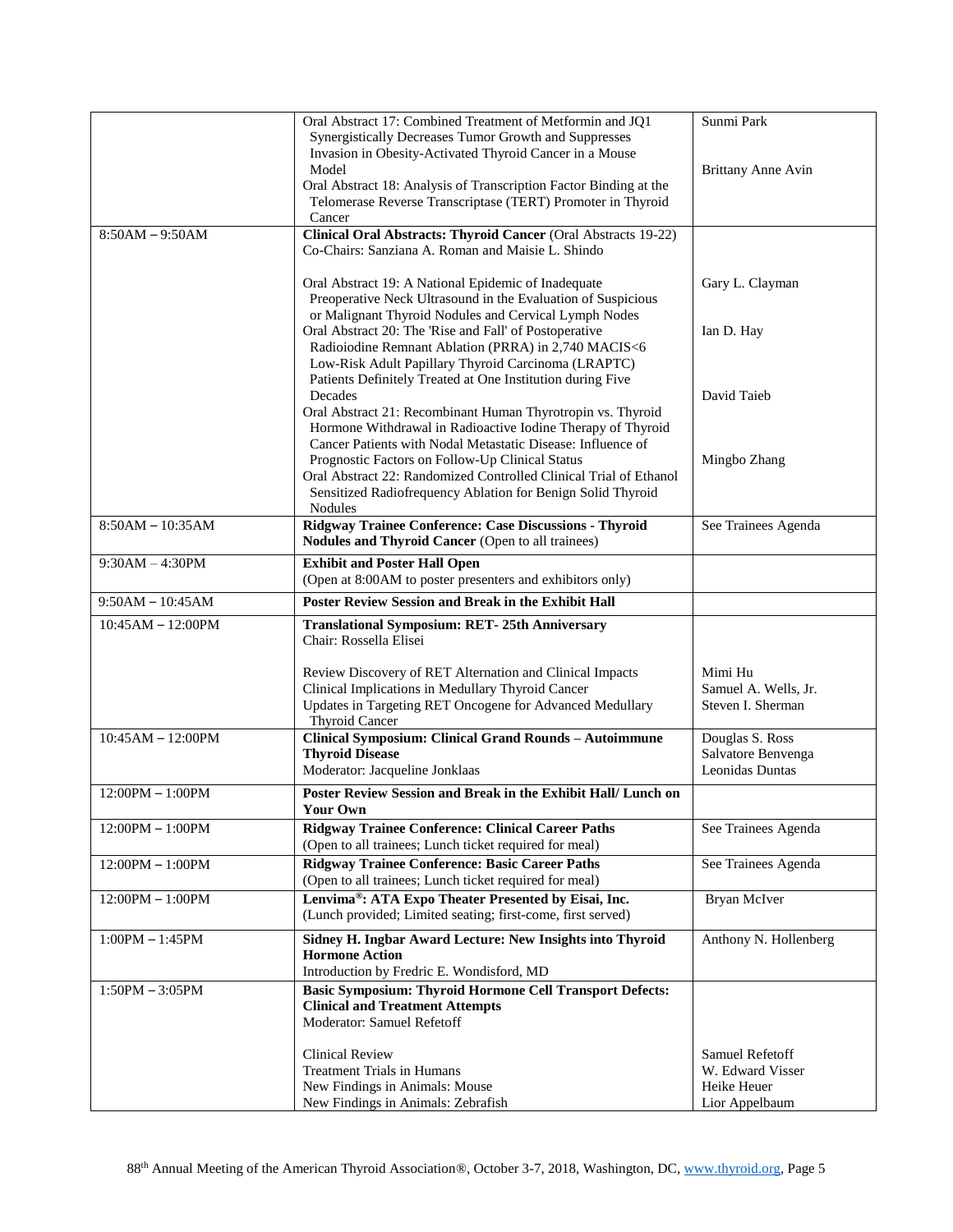| $1:50PM - 3:05PM$  | Clinical Symposium: Hurthle Cell Thyroid Cancers - Updates                                                                       |                                          |
|--------------------|----------------------------------------------------------------------------------------------------------------------------------|------------------------------------------|
|                    | and Insights<br>Chair: David Glenn McFadden                                                                                      |                                          |
|                    |                                                                                                                                  |                                          |
|                    | Pathologic Review of Hurthle Cell Cancers - Minimally, Widely                                                                    | Ronald A. Ghossein                       |
|                    | and Extensively Invasive<br>Genomic Interrogation of Hurthle Cell Tumors - Insights into                                         | Ian Ganly                                |
|                    | <b>Tumor Biology</b>                                                                                                             |                                          |
|                    | Mitochondrial Genes                                                                                                              | Raj Gopal                                |
|                    | Clinical Approaches for Advanced HCC                                                                                             | Eric Sherman                             |
| $3:05PM - 4:00PM$  | Meet the Data Scientist with Dr. Neil McKenna                                                                                    | Neil McKenna                             |
|                    | (Limited seating, advance signup required)<br>Moderators: Anthony N. Hollenberg and                                              |                                          |
|                    | Rebecca E. Schweppe                                                                                                              |                                          |
| $3:05PM - 4:00PM$  | <b>Poster Review Session and Break in the Exhibit Hall</b>                                                                       |                                          |
| $3:05PM - 4:00PM$  | Interim Analysis of Results from ThyGenX®/ ThyraMIR®                                                                             | John "Woody" Sistrunk                    |
|                    | <b>Registry: ATA Expo Theater Presented by Interpace</b>                                                                         |                                          |
|                    | Diagnostics (Limited seating; first-come, first served)                                                                          |                                          |
| $4:00PM - 4:45PM$  | <b>ATA Research Grants Symposium</b>                                                                                             |                                          |
|                    | Chair: Antonio Di Cristofano                                                                                                     |                                          |
|                    | T3 and Glucose Signaling in Pancreatic $\beta$ -Cells                                                                            | Liora S. Katz                            |
|                    | Rational Combination Therapies for Advanced Thyroid Cancer                                                                       | Nikita Pozdeyev                          |
|                    | Application of Chimeric Antigen Receptor (CAR) - T Cell                                                                          | Irene M. Min                             |
|                    | Therapy in Aggressive Thyroid Cancer                                                                                             |                                          |
| $4:50PM - 5:45PM$  | <b>Discussion-Debates/Meet the Professor Workshops</b><br>(6 total; First-come, first-served)                                    |                                          |
|                    | <b>DD/MTP 7: Healthcare Disparities in Thyroid Cancer</b>                                                                        | <b>Louise Davies</b>                     |
|                    | <b>Treatment - From Race to Zip Code</b>                                                                                         | Anna M. Sawka                            |
|                    | <b>DD/MTP 8: Regenerative Medicine: Genetic and Epigenetic</b><br><b>Regulatory Circuits of Pluripotency in Thyroid Diseases</b> | Anthony N. Hollenberg<br>Paul M. Yen     |
|                    | <b>DD/MTP 9: Better Patient Reported Outcomes in Thyroid</b><br><b>Cancer Treatment</b>                                          | Megan R. Haymart<br>Jeffrey R. Garber    |
|                    | DD/MTP 10: Understanding of Thyroid Pathology and                                                                                | William C. Faquin                        |
|                    | <b>Cytology for Endocrinologists and Surgeons</b>                                                                                | Yuri Nikiforov                           |
|                    | <b>DD/MTP 11: Thyroid Disease and Pregnancy</b>                                                                                  | Tim Korevaar                             |
|                    | Moderator: Robin P. Peeters                                                                                                      | Kristien Boelaert<br>Warner S. Simonides |
|                    | DD/MTP 12: Thyroid Hormone and the Heart<br>Moderator: Paul W. Ladenson                                                          | Salman Razvi                             |
| $7:30PM - 9:30PM$  | <b>ATA Annual Reception and Banquet</b>                                                                                          |                                          |
|                    | (Ticketed event, pre-registration required)                                                                                      |                                          |
| $9:30PM - 11:00PM$ | <b>ATA Leadership Social (Open to all)</b>                                                                                       |                                          |
|                    | Come mingle with ATA leadership and enjoy an evening of great                                                                    |                                          |
|                    | music, dancing and networking.                                                                                                   |                                          |
|                    | SATURDAY, OCTOBER 6, 2018                                                                                                        |                                          |
| $6:00AM - 7:45AM$  | ATA Early Riser Symposium: TKI's and the Endocrinologist                                                                         |                                          |
|                    | - A Practical Approach to Patient Selection, Dose                                                                                |                                          |
|                    | <b>Adjustment and Side-Effect Management</b><br>(First-come; first served; light breakfast offered beginning at                  |                                          |
|                    | 6:00AM; session begins at 6:30AM)                                                                                                |                                          |
|                    | Moderator: Bryan McIver                                                                                                          |                                          |
|                    |                                                                                                                                  |                                          |
|                    | Selecting Patients for TKI Therapy – Who, When, Why?<br>Initiation of TKI Therapy - Drug Choice, Dose Adjustment, On             | Andrew G. Gianoukakis<br>Lori J. Wirth   |
|                    | Therapy Monitoring                                                                                                               |                                          |
|                    | Toxicity and Side Effects of TKI Therapy - A Practical Guide to                                                                  | Bryan McIver                             |
|                    | Management                                                                                                                       |                                          |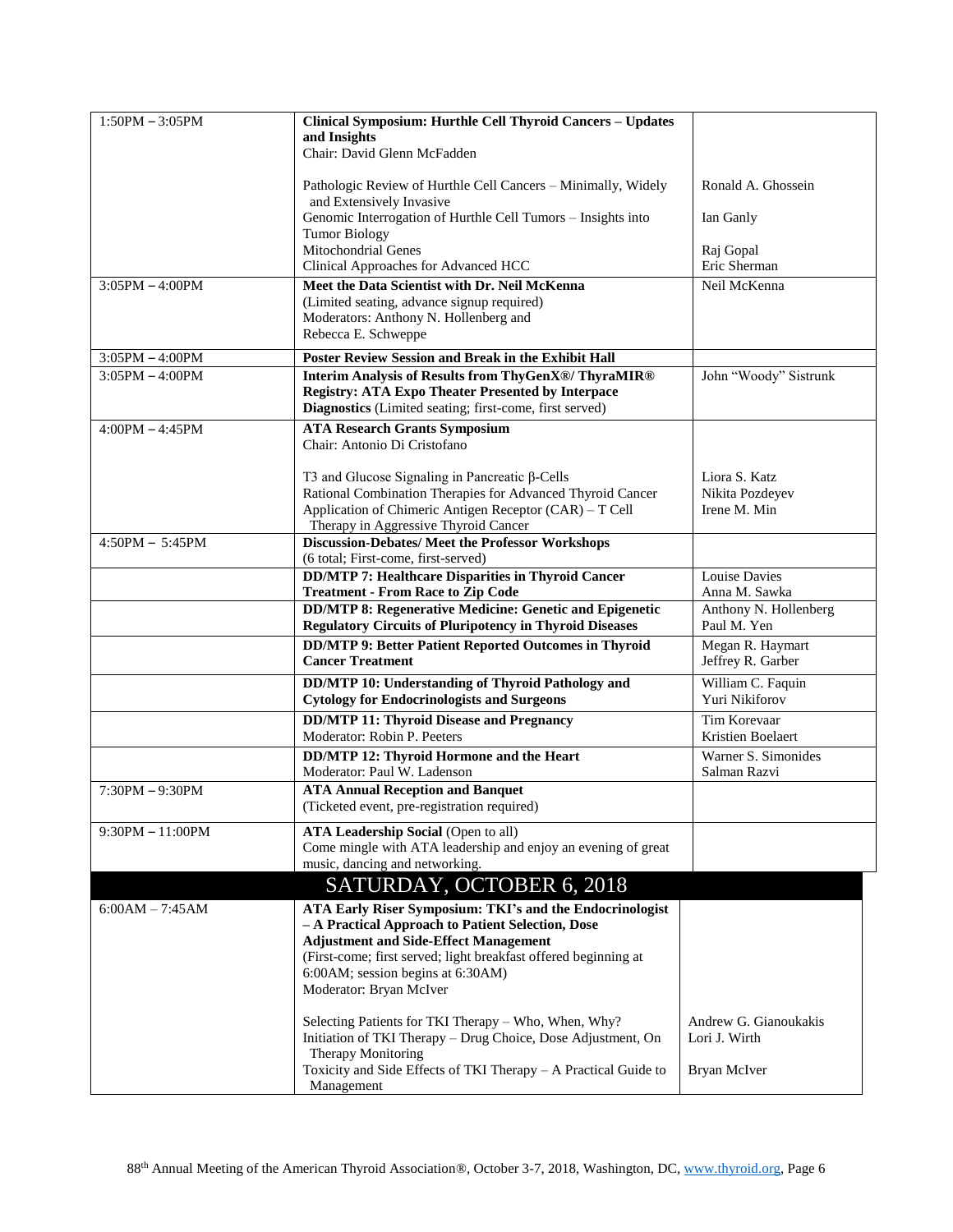| $6:00AM - 6:00PM$   | <b>ATA Media Room</b>                                                                                                       |                             |
|---------------------|-----------------------------------------------------------------------------------------------------------------------------|-----------------------------|
|                     | (Open to press/media only)                                                                                                  |                             |
| $7:00AM - 5:00PM$   | <b>ATA Speaker Ready Room</b><br>(Open to meeting faculty only)                                                             |                             |
| $8:00AM - 12:00PM$  | ATA Pediatric Thyroid Forum Satellite Program - Update                                                                      | See Pediatric Thyroid Forum |
|                     | on Pediatric Thyroid Disease 2018: Current State and Future                                                                 | Agenda                      |
|                     | Directions (Ticketed event; pre-registration required)                                                                      |                             |
| $8:00AM - 8:05AM$   | <b>Morning Announcements</b>                                                                                                | Mabel M. Ryder              |
|                     |                                                                                                                             | Gregory W. Randolph         |
| $8:05AM - 8:50AM$   | Plenary Lecture: The Role of Microbiome in Autoimmunity                                                                     | Kevan C. Herold             |
|                     | Introduction by Yaron Tomer                                                                                                 |                             |
| $8:50AM - 9:50AM$   | Clinical Short Call Oral Abstracts (Short Call Oral Abstracts                                                               |                             |
|                     | $1-4)$                                                                                                                      |                             |
|                     | Chair: Mona M. Sabra                                                                                                        |                             |
|                     | Short Call Oral 1: RASAL1 Is a Master Gene in the                                                                           | Jie Tan                     |
|                     | Development                                                                                                                 |                             |
|                     | of Thyroid Hyperplasia/Multinodular Goiter-Evidence from a                                                                  | Xuguang Zhu                 |
|                     | Novel Rasal1 Knockout Mouse Model                                                                                           |                             |
|                     | Short Call Oral 2: The Antitumor Effect of a Novel BET                                                                      |                             |
|                     | Bromodomain Inhibitor is Potentiated by a MEK Inhibitor in                                                                  | Marina Nikiforova           |
|                     | Anaplastic Thyroid Cancer<br>Short Call Oral 3: Diagnostic and Therapeutic Utility of Gene                                  | Paul M. Yen                 |
|                     | Fusion Detection by ThyroSeq® v3 Genomic Classifier (GC)                                                                    |                             |
|                     | Short Call Oral 4: Liver-Selective Thyromimetic, VK2809,                                                                    |                             |
|                     | Reduces Hepatosteatosis in a Mouse Model of the Glycogen                                                                    |                             |
|                     | Storage Disease GSD 1a                                                                                                      |                             |
| $8:50AM - 9:50AM$   | Translational Short Call Oral Abstracts (Short Call Oral<br>Abstracts 5-8)                                                  |                             |
|                     | Chair: Mabel M. Ryder                                                                                                       |                             |
|                     |                                                                                                                             |                             |
|                     | Short Call Oral 5: Clinical Activity of Selective RET Inhibitor,                                                            | Mimi Hu                     |
|                     | BLU-667, in Advanced RET-Altered Thyroid Cancers: Updated                                                                   |                             |
|                     | Results from the Phase 1 ARROW Study                                                                                        |                             |
|                     | Short Call Oral 6: Clinical Activity of LOXO-292, a Highly<br>Selective RET Inhibitor, in Patients with RET-Altered Thyroid | Lori J. Wirth               |
|                     | Cancers                                                                                                                     |                             |
|                     | Short Call Oral 7: Radiation-Induced Thyroid Cancer Does Not                                                                | Dan V. Mihailescu           |
|                     | Affect All-Cause Survival                                                                                                   |                             |
|                     | Short Call Oral 8: ASTRA: a Phase III, Randomized, Placebo-                                                                 | Alan Ho                     |
|                     | Controlled Study Evaluating Complete Remission Rate (CRR)<br>with Short-Course Selumetinib Plus Adjuvant Radioactive        |                             |
|                     | Iodine                                                                                                                      |                             |
|                     | (RAI) in Patients (pts) with Differentiated Thyroid Cancer                                                                  |                             |
|                     | (DTC)                                                                                                                       |                             |
| $9:30AM - 1:30PM$   | <b>Exhibit and Poster Hall Open</b>                                                                                         |                             |
|                     | (Open at 8:00AM to poster presenters and exhibitors only)                                                                   |                             |
| $9:50AM - 10:45AM$  | <b>Poster Review Session and Break in the Exhibit Hall</b>                                                                  |                             |
| $10:45AM - 11:30AM$ | Lewis E. Braverman Award Lecture: Common Clinical                                                                           | R. Michael Tuttle           |
|                     | <b>Thyroid Cancer Questions in Need of Better Answers</b>                                                                   |                             |
|                     | Introduction by Denise R. Armellini and Paul Y. Casanova-                                                                   |                             |
|                     | Romero                                                                                                                      |                             |
| $11:30AM - 12:30PM$ | <b>Poster Review Session and Break in the Exhibit Hall/ Lunch</b><br>on Your Own                                            |                             |
|                     |                                                                                                                             |                             |
| $11:30AM - 12:30PM$ | Ridgway Trainee Conference: All Trainees Lunch Session -<br>How to Get Your Work Published (Open to all trainees; Lunch     | Peter A. Kopp               |
|                     | ticket required for meal)                                                                                                   |                             |
| $11:30AM - 12:30PM$ | <b>Advancing Precision Medicine-Bridging Biomarker</b>                                                                      |                             |
|                     | <b>Research and Clinical Practice: ATA Expo Theater</b>                                                                     |                             |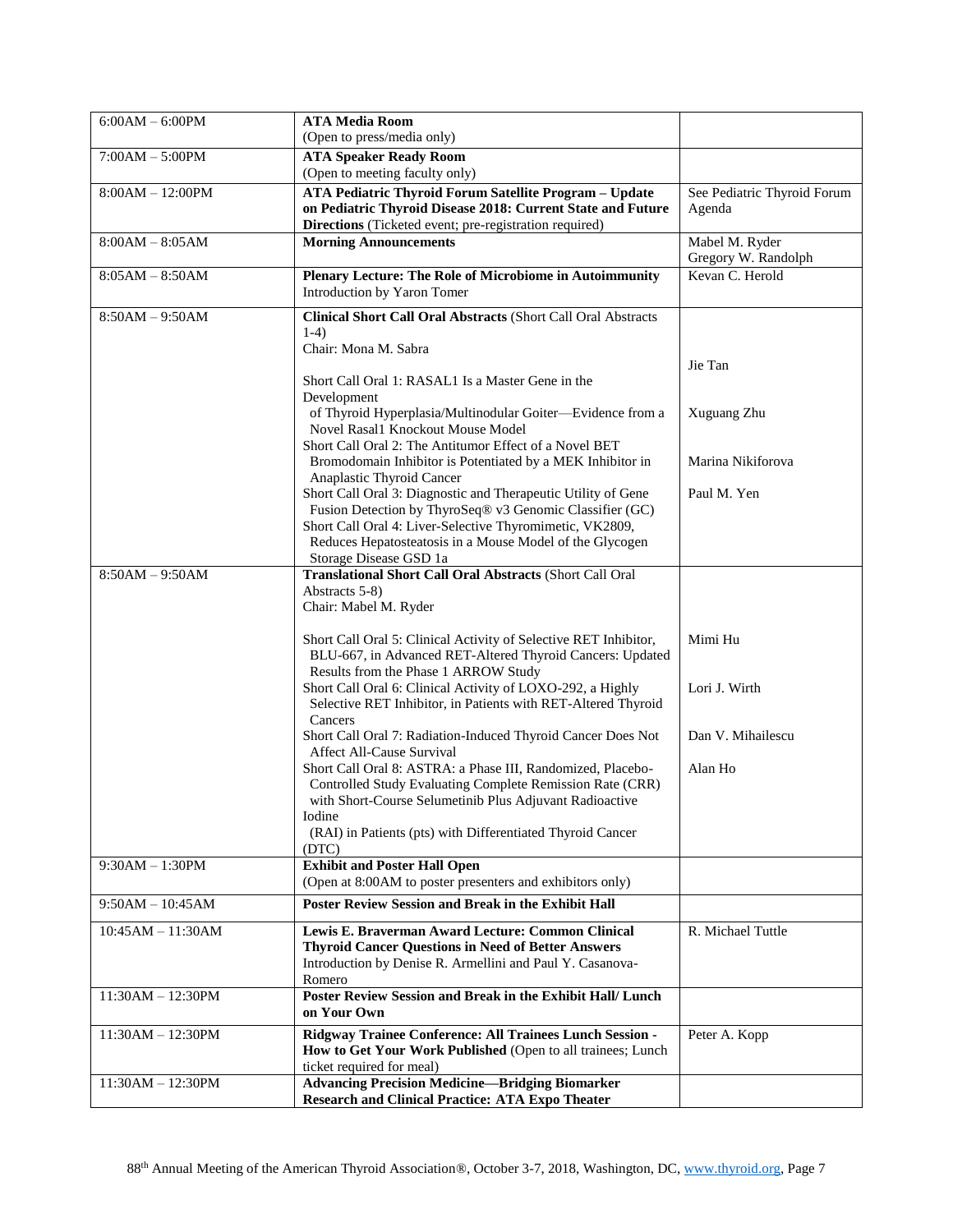|                                     | Presented by Bayer and Loxo Oncology (Lunch provided;             |                          |
|-------------------------------------|-------------------------------------------------------------------|--------------------------|
|                                     | Limited seating; first-come, first served)                        |                          |
| $12:30PM - 1:45PM$                  | Arthur Bauman Clinical Symposium: The Role of Molecular           |                          |
|                                     | Markers in the Evaluation of Thyroid Nodules - Rationale,         |                          |
|                                     | <b>Review and Perspectives</b>                                    |                          |
|                                     | Chair: Jennifer A. Sipos                                          |                          |
|                                     |                                                                   |                          |
|                                     | Cytological Review of Indeterminate Thyroid Nodules and the       | Oscar Lin                |
|                                     | Genomic Landscape of Benign vs Malignant Nodules                  |                          |
|                                     | Review of Available Molecular Assays and Indications for Their    | Stephanie A. Fish        |
|                                     | Use                                                               |                          |
|                                     | Real-Time Practices: How Well Do Molecular Assays Perform in      | Richard Mack Harrell     |
|                                     | Clinical Practices - Strengths and Limitations                    | M. Regina Castro         |
| $1:00 \text{ PM} - 6:00 \text{ PM}$ | 1st Annual American Thyroid Association® Advanced                 | See APP Satellite Agenda |
|                                     | Practice Provider (APP) Satellite Symposium: Highlighting a       |                          |
|                                     | Team Approach for the Care of Patients with Thyroid               |                          |
|                                     | Disease (Ticketed event; pre-registration required)               |                          |
| 1:30PM                              | <b>Exhibit and Poster Hall Closes</b>                             |                          |
| $1:50PM - 3:20PM$                   | <b>Basic Oral Abstracts: Thyroid Hormone Action and Thyroid</b>   |                          |
|                                     | Cancer (Oral Abstracts 23-28)                                     |                          |
|                                     | Co-Chairs: Sheue-yann Cheng and Peter A. Kopp                     |                          |
|                                     |                                                                   |                          |
|                                     | Oral Abstract 23: Immune Profiling of Thyroid Carcinomas          | Efisio Puxeddu           |
|                                     | Suggests the Existence of at Least Two Major Immune               |                          |
|                                     | Phenotypes with Different Treatment Needs                         |                          |
|                                     | Oral Abstract 24: The Effects of Conditionally Deleting TRβ in    | Junping Wen              |
|                                     | Kiss-1 Neurons on Reproductive and Metabolic Phenotype in<br>Mice |                          |
|                                     | Oral Abstract 25: Thyroid Hormone Transporter                     | Ye Liu                   |
|                                     | Monocarboxylate                                                   |                          |
|                                     | Transporter 8 (MCT8, Slc16a2) Promotes Migration and Opsin        |                          |
|                                     | Patterning in Cone Photoreceptors in Murine Retina                | Shouhong Wang            |
|                                     | Oral Abstract 26: De Novo Transcriptome Analysis of the Tail      |                          |
|                                     | Resorption Program During Microhyla Fissipes Metamorphosis        | Lingyu Bao               |
|                                     | Oral Abstract 27: ions Mediate Stem Cell Defects in the Adult     |                          |
|                                     | Intestine in a Mouse Model of Resistance to Thyroid Hormone       | Chao Xu                  |
|                                     | Oral Abstract 28: Abnormal Glucose Metabolism and Insulin         |                          |
|                                     | Resistance Were Induced Via IRE1a/XBP-1 Pathway in                |                          |
|                                     | Subclinical Hypothyroidism                                        |                          |
| $1:50PM - 3:20PM$                   | <b>Clinical Oral Abstracts: Thyroid Nodules and Goiter</b>        |                          |
|                                     | (Oral Abstracts 29-34)                                            |                          |
|                                     | Co-Chairs: Carrie C. Lubitz and Richard J. Wong                   |                          |
|                                     |                                                                   |                          |
|                                     | Oral Abstract 29: Clinical Management of Sub-Centimeter           | Maria Daniela Hurtado    |
|                                     | Highly<br><b>Suspicious Thyroid Nodules</b>                       | Trevor Edmund Angell     |
|                                     | Oral Abstract 30: Xpression Atlas Findings in the Genomic         |                          |
|                                     | Sequencing Classifier (GSC) Clinical Validation Cohort            | Christine Elise Cherella |
|                                     | Oral Abstract 31: Malignancy Rates of Thyroid Nodules Differ      |                          |
|                                     | Between Children and Adults Within Indeterminate                  |                          |
|                                     | <b>Cytopathological Categories</b>                                | Allan Golding            |
|                                     | Oral Abstract 32: Xpression Atlas Variants and Fusions Found      |                          |
|                                     | Among 4,742 Thyroid Nodules                                       | Adrien Ben Hamou         |
|                                     | Oral Abstract 33: Efficacy and Safety of Thermal Ablation of      |                          |
|                                     | 200                                                               |                          |
|                                     | Benign Thyroid Nodules: Comparison of Three Techniques            | Kristina Joy Nicholson   |
|                                     | (Radiofrequency, Laser, High Intensity Focused Ultrasound)        |                          |
|                                     | Oral Abstract 34: Molecular Testing of Bethesda III/IV Thyroid    |                          |
|                                     | Nodules: A Cost-Effectiveness Analysis                            |                          |
| $2:00PM - 4:00PM$                   | <b>ATA Alliance for Patient Education Free Public Forum</b>       |                          |
|                                     | (Open to the general public and all meeting attendees)            |                          |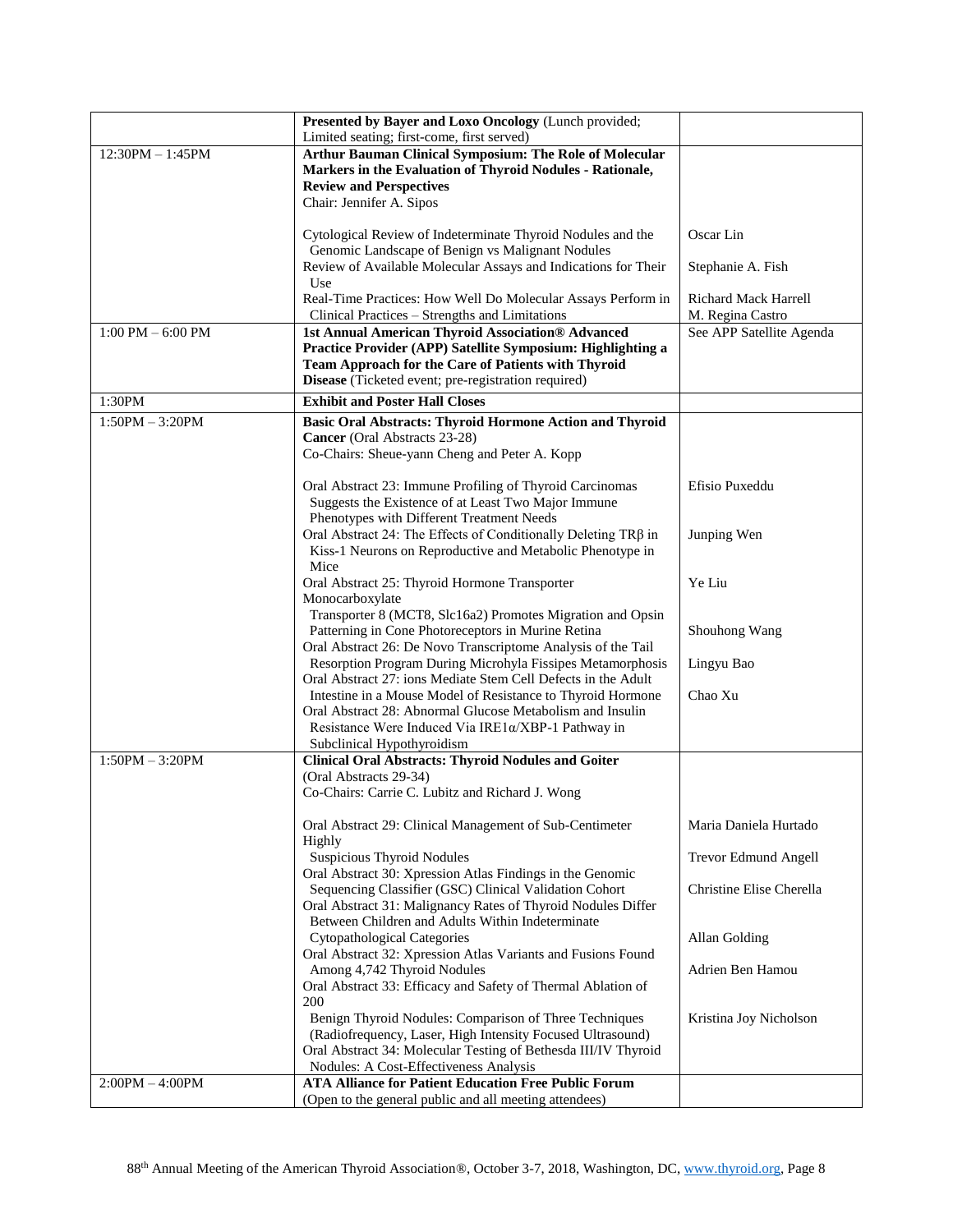|                    | Sponsored by the ATA Alliance members: American Thyroid                                              |                          |
|--------------------|------------------------------------------------------------------------------------------------------|--------------------------|
|                    | Association, Bite Me Cancer, Graves' Disease and Thyroid                                             |                          |
|                    | Foundation, Light of Life Foundation, ThyCa: Thyroid Cancer                                          |                          |
|                    | Survivors' Association, Inc., Thyroid Cancer Alliance, Thyroid                                       |                          |
|                    | Cancer Canada and Thyroid Federation International                                                   |                          |
| $3:20PM - 3:30PM$  | <b>Break</b>                                                                                         |                          |
| $3:30PM - 4:45PM$  | <b>Basic Symposium: Thyroid Hormone and Hematology</b>                                               |                          |
|                    | Chair: Carla Moran                                                                                   |                          |
|                    |                                                                                                      | Anita Boelen             |
|                    | Thyroid Hormone Action in Macrophages<br>Thyroid Hormone Action and Erythropoiesis                   | Anna L. van Gucht        |
|                    | Thyroid Function and Immune Responses In Healthy Volunteers:                                         | Romana Teodora Netea-    |
|                    | Results of the 500 Functional Genomics Project                                                       | Maier                    |
| $3:30PM - 4:45PM$  | <b>Clinical Symposium: Ablative Therapies in Benign and</b>                                          |                          |
|                    | <b>Malignant Thyroid Disease, Updates and Future Directions</b>                                      |                          |
|                    | Chair: Joshua P. Klopper                                                                             |                          |
|                    |                                                                                                      |                          |
|                    | Radiofrequency Ablation/Thermal Ablation of Benign and                                               | Enrico Papini            |
|                    | <b>Malignant Thyroid Nodules</b>                                                                     |                          |
|                    | Ethanol Ablation in Papillary Thyroid Microcarinomas and<br>Nodal Metastases - Efficacy and Outcomes | Ian D. Hay               |
|                    | Peptide Receptor Radionuclide Therapy (PRRT) in Thyroid                                              | Neeta Pandit-Taskar      |
|                    | Cancers                                                                                              |                          |
| $4:50PM - 5:45PM$  | <b>Discussion-Debates/ Meet the Professor Workshops</b>                                              |                          |
|                    | (6 total; First-come, first-served)                                                                  |                          |
|                    | <b>DD/MTP 13: Ethical Issues for Every Thyroidologist</b>                                            | Lindsay A. Bischoff      |
|                    |                                                                                                      | Peter Angelos            |
|                    | <b>DD/MTP 14: International Thyroid Oncology Group (ITOG)</b>                                        | Lori J. Wirth            |
|                    | - Clinical Trial Portfolio                                                                           |                          |
|                    | DD/MTP 15: New Insights in TH Metabolism/TH Metabolite                                               | Kerry Richard            |
|                    | Profile/ Novel Metabolic Pathways                                                                    | Josef Koehrle            |
|                    | DD/MTP 16: Medullary Thyroid Cancer - Updates on                                                     | Elizabeth Gardner Grubbs |
|                    | Detection, Management and Post-Operative Follow Up                                                   | Naifa Lamki Busaidy      |
|                    | Moderator: Richard J. Wong                                                                           |                          |
|                    | <b>DD/MTP 17: Thyroid and NAFLD</b>                                                                  | Antonio C. Bianco        |
|                    | Moderator: Nancy Carrasco                                                                            | Qin Yang                 |
|                    | DD/MTP 18: VideoEndocrinology - Risk Stratification of                                               | R. Michael Tuttle        |
|                    | <b>Thyroid Cancer</b>                                                                                | Nancy D. Perrier         |
|                    | Moderators: William B. Inabnet, III and David J. Terris                                              | Catherine Fiona Sinclair |
|                    | SUNDAY, OCTOBER 7, 2018                                                                              |                          |
| $7:45AM - 11:15AM$ | <b>ATA Registration Open</b>                                                                         |                          |
|                    |                                                                                                      |                          |
| $8:05AM - 8:05AM$  | <b>Morning/Closing Announcements</b>                                                                 |                          |
| $8:05AM - 9:20AM$  | <b>Surgical Symposium: Multidisciplinary Management of</b>                                           |                          |
|                    | <b>Graves' Disease 2018</b><br>Chair: Rosemarie Metzger                                              | Steven P. Weitzman       |
|                    |                                                                                                      | Jolanta M. Durski        |
|                    | Medical Therapy - Initial and Long-Term                                                              | Sarah Catherine Oltmann  |
|                    | Radioactive Iodine                                                                                   |                          |
|                    | <b>Surgical Management</b>                                                                           |                          |
|                    |                                                                                                      |                          |
|                    | Panel Cases and Audience Q&A                                                                         |                          |
| $9:20AM - 11:00AM$ | <b>Thyroid Cancer Tumor Board Session</b>                                                            |                          |
|                    | Moderator: Catherine Fiona Sinclair                                                                  |                          |
|                    | Endocrinology                                                                                        | Rebecca Leboeuf          |
|                    | <b>Medical Oncology</b>                                                                              | Daniel W. Bowles         |
|                    |                                                                                                      | Peter M. Sadow           |
|                    | Pathology                                                                                            |                          |